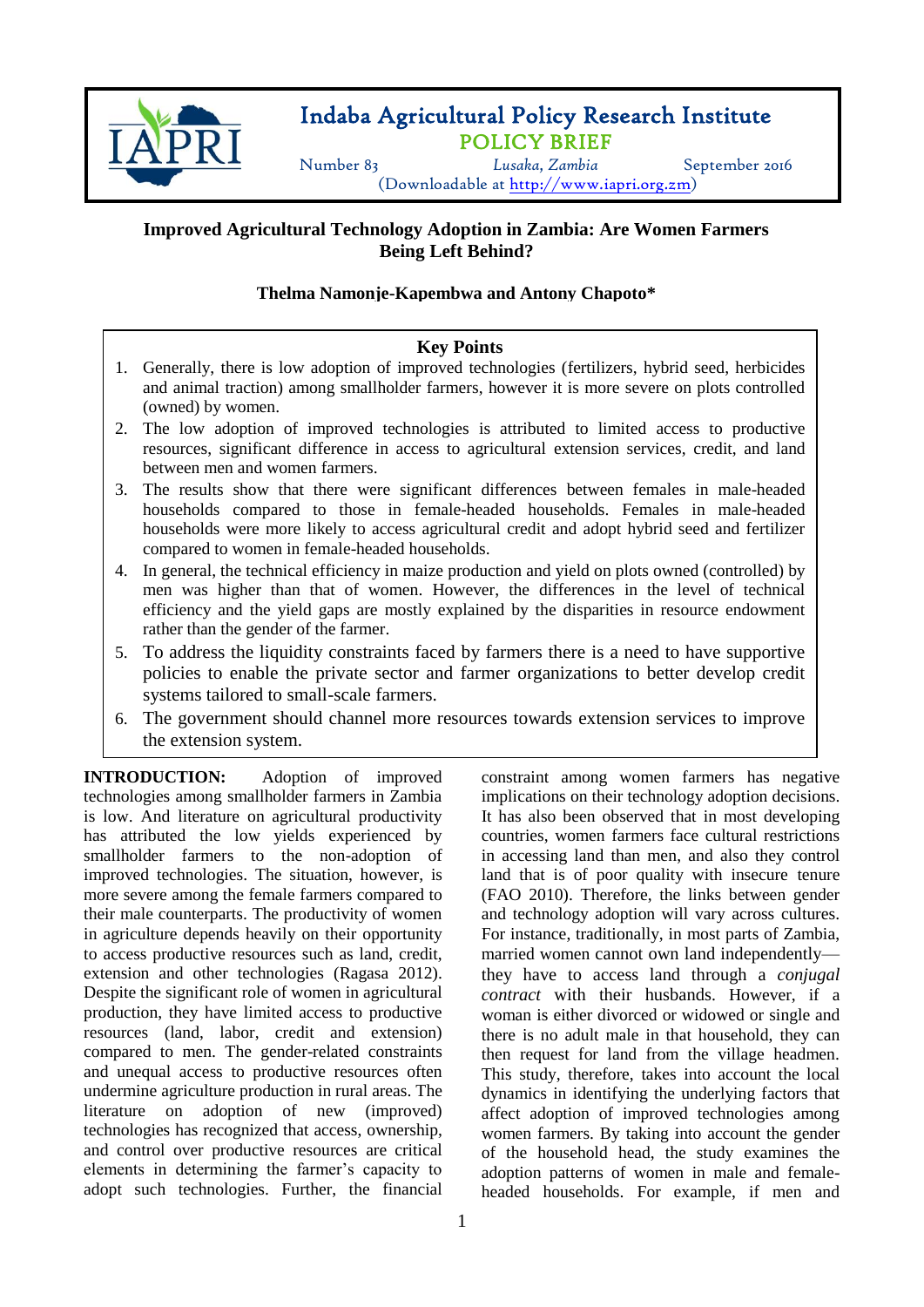women face the same constraints, but their rate of adoption of new technologies is different, then it will be imperative to design technologies that best fit the needs of each group. However, if the difference in the rate of adoption is because men and women face different constraints, then it will be important to address this unequal access to such complementary inputs in order to promote broadbased agricultural growth among all smallholder farmers (Doss and Morris 2000). A review of gender differences in agricultural productivity by (Quisumbing 1996) and (Udry et al. 1995) found that there were no significant differences between men and women farmers. The yield differences, however, were caused by differences in the intensity with which inputs such as labor, manure, and fertilizer was used on plots controlled by men and women.

**DATA AND METHODS:** The data used in this study primarily comes from two waves of Rural Agricultural Livelihoods Surveys (RALS conducted by the Indaba Agricultural Policy Institute (IAPRI) in collaboration with the Zambia Central Statistical Office (CSO) and the Ministry of Agriculture and Livestock. It covers the 2010/11 and 2013/14 agricultural season. Estimates from this data were supplemented with data from focus group discussions (FGDs) held in Eastern, Southern, and Central Provinces. Two districts were purposively selected in each province and in each district; two FGDs composed of both male and female smallholder farmers were conducted. The group sizes ranged from 6 to 15 members. A total of 120 participants were involved in the FGDs in all the six districts, of which 72 were male and 48 were female. Various econometric models were estimated using the RALS panel data to identify factors influencing technology adoption and technical efficiency of smallholder farmers in maize production by gender of the farmer. For more details on the data description and methods see (Namonje-Kapembwa and Chapoto 2016).

**FINDINGS:** Five key findings emerged from this study as follows:

**First**, **there is low adoption of improved technologies among smallholder farmers in Zambia and the adoption rates among women farmers is much lower compared to men**. Apart from improved seed use, adoption rates for fertilizer, herbicides, and animal traction use are less than 50 percent. The descriptive analysis results in Table 1 show that there is a significant difference in the technology adoption rates on plots managed by men and women. On plots controlled by men,

farmers were more likely to use fertilizer, hybrid seed, herbicides, and animal traction compared to plots owned by women. For instance, on fields controlled by men, farmers were 10% more likely to use fertilizer and improved seeds compared to plots controlled by women. Further, the results show that women in male-headed households were more likely to use fertilizer, animal traction, and herbicides compared to women in female-headed households. However, the rate of adoption of improved seed is not statistically difference between female farmers in male- and in femaleheaded households.

|  | <b>Table 1. Technology Adoption by Gender</b> |  |  |  |
|--|-----------------------------------------------|--|--|--|
|--|-----------------------------------------------|--|--|--|

|                   | ◡      |                |         |                |          |
|-------------------|--------|----------------|---------|----------------|----------|
| Type of           | Fields | Fields         | Fields  | ---Female      |          |
| Technology        | for    | for Male       | for     | farmers in --- |          |
|                   | all HH | <b>Farmers</b> | Female  | Male-          | Female-  |
|                   |        |                | Farmers | ΗH             | HH       |
|                   | А      | B              | C       | D              | E        |
| Number of         | 23,494 | 17,140         | 6,354   | 2,044          | 4,310    |
| <b>Cases</b>      |        |                |         |                |          |
| Fertilizer %      | 25.60  | 27.44          | 18.29   | 21.68          | 11.20    |
| Improved          | 53.53  | 57.06          | 45.71   | 44.84          | $45.05*$ |
| Seed %            |        |                |         |                |          |
| Herbicides %      | 14.1   | 13.26          | 10.79   | 13.12          | 9.01     |
| Animal            | 36.50  | 38.10          | 33.75   | 35.71          | 32.06    |
| <b>Traction</b> % |        |                |         |                |          |

Source: RALS 2015. Notes: T-test was done to compare differences between groups. \* indicates cases that are not statistically significant at 10%.

**Second, results in Table 2 shows the disparities in access to agricultural resources by gender of the farmer.** On average male farmers in Zambia have more access to agricultural resources such as land, labor, credit and other productive assets compared to their female counterparts.

**Table 2. Access to Productive Resources**

| Variables                          | A11<br>Farmer | Male<br>Farmers | Female<br>Farmers | ----Female<br>farmers in - |               |
|------------------------------------|---------------|-----------------|-------------------|----------------------------|---------------|
|                                    |               |                 |                   | Male-<br>HH                | Female<br>-HH |
|                                    | A             | B               | C                 | D                          | E             |
| Landholding<br>size (ha)           | 4.10          | 4.45            | 2.93              | 3.13                       | 2.71          |
| Adult<br>equivalent                | 4.90          | 5.16            | 4.03              | 5.02                       | 3.85          |
| <b>Hectares</b><br>cultivated (ha) | 1.26          | 1.37            | 0.87              | 0.91                       | 1.07          |
| Member of<br>cooperative (%)       | 51.9          | 54.40           | 43.9              | 46.01                      | 44.00*        |
| <b>Value Assets</b>                | 13,306        | 15,000          | 7,699             | 3,569                      | 6,645         |
| Access to<br>extension $(\%)$      | 73.70         | 74.70           | 68.01             | 74.00                      | 69.30         |
| Access to credit<br>$(\% )$        | 18.50         | 19.90           | 13.80             | 16.80                      | 13.30*        |

Source: RALS 2015.

Notes: T-test was done to compare differences between groups. \* indicates cases that are not statistically significant at 10%.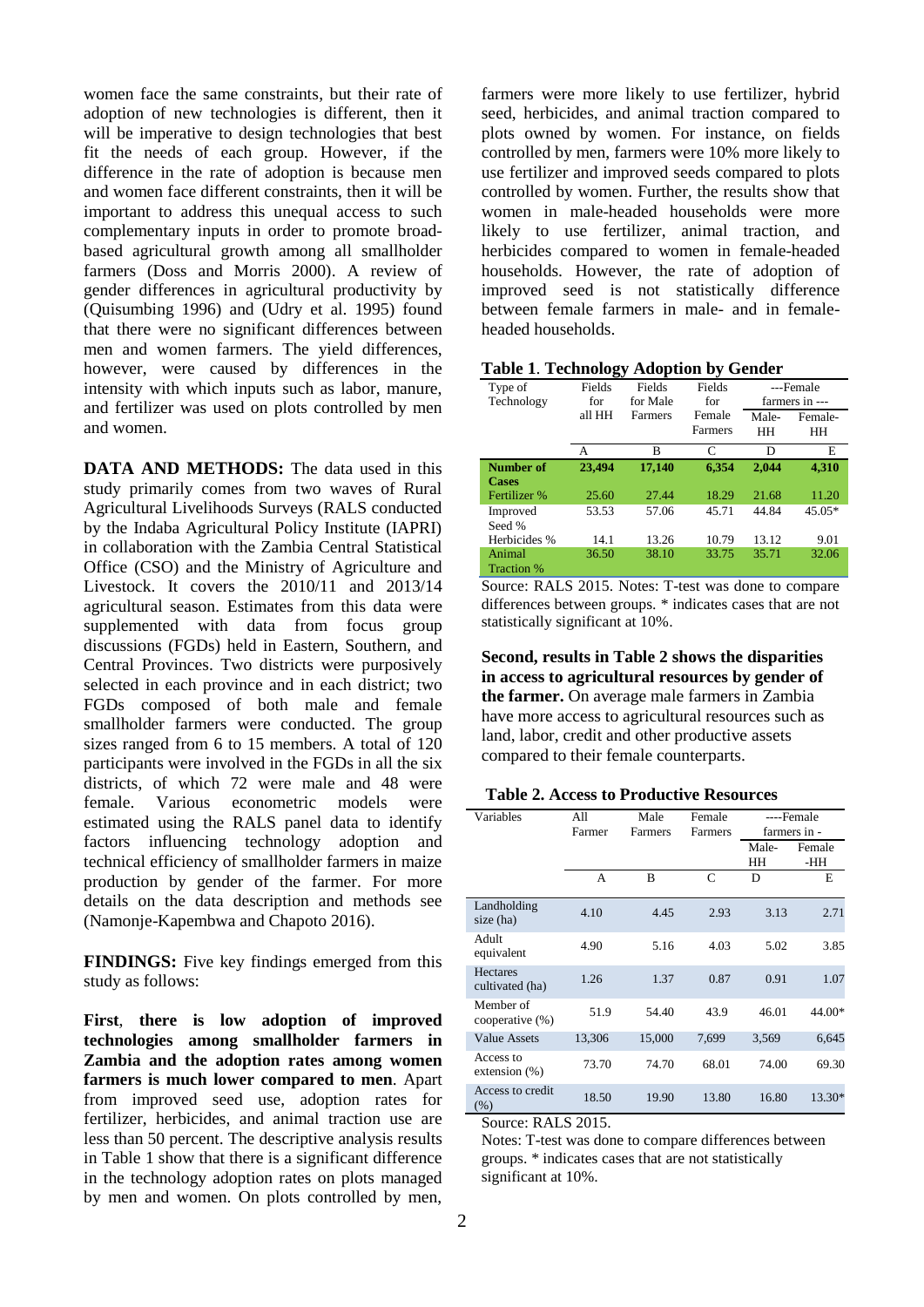The literature on technology adoption has highlighted that the differences in access to productive resources affect the rate of improved technologies adoption. It should also be noted that women in male-headed households do better regarding access to productive resources compared to women in female-headed households. For example, women in male-headed households have more access to land, labor, and credit compared to women in female-headed households. The results on access to land may not be too surprising because most women in the rural parts of Zambia access land through their spouses or fathers and as such female farmers in female-headed households may have difficulties in obtaining land.

**Third: Women farmers are less likely to adopt improved technology**: Regardless of the gender of the household head, female farmers were less likely to adopt the use of improved seed, fertilizer, and animal traction compared to male farmers, except herbicides use. The results on herbicide use may indicate the willingness of women farmers to invest in labor-saving technologies for weeding since they tend to bear the brunt of weeding responsibilities disproportionately.

During the focus group discussions, farmers highlighted some of the benefits they have observed from using herbicides, one of which was the reduction in the amount of time spent on weeding. However, despite these known benefits, the adoption of herbicides is still very low, and the consensus from the farmers was that limited finances prevented them from adopting this technology.

When asked the reasons why female farmers were less likely to adopt improved technologies the farmers indicated that female farmers used hybrid seed but also preferred local varieties for home consumption. They said, "It is assumed that the volume of mealie-meal (maize flour) produced from the local seed is much larger than what is obtained from the hybrid seed." They also indicated that the maize produced from traditional varieties tasted and stored better than that produced from hybrid seeds. In addition, local varieties were much cheaper to produce because no fertilizer was required compared to hybrid seed. The seemingly low cost of production for local maize varieties and the belief that is held by some farmers has prevented some farmers especially women from adopting improved maize varieties and fertilizer. These results seem to conform to the findings that retention of traditional varieties is a common practice among female farmers whose production in most cases is limited th<br>an<br>ede

to home consumption and opposed to their male counterparts (Lunduka, Fisher, and Snapp 2012)

**Fourth: Credit access enhanced female farmers' adoption of hybrid seed**: The results show that females in male-headed households who received credit were more likely to use hybrid seed compared to those females without any access to credit. These results suggest that removing liquidity constraints by making credit available to female farmers in female-headed households may help trigger more hybrid seed in Zambia.

Nevertheless, the farmers interviewed in the FGDs complained that there were limited credit facilities available for smallholder farmers (especially female farmers) in Zambia. Hence, their farming operations were not progressing due to liquidity problems. In cases were female farmers had access to credit, they could only be given very small loans that were usually too small to purchase animals or other farm equipment that could help them improve their asset base as well as efficiency in farm production. In general, commercial banks and other formal financial institutions in Zambia were reluctant to give loans to smallholder farmers who are often characterized by low levels of assets ownership and lack of collateral to secure the loans. Hence, it is important for public and private entities to find creative financial solutions to harness the assets that smallholder farmers have (Chapoto et al. 2015)

**Fifth: Gender of farmer does not affect the farmer's productivity**. Furthermore, our results on gender differences in maize yield and technical efficiency show that the average maize yield on plots controlled by men is 3.78MT while on plots controlled by females its 2.75MT.



**Figure 1. Maize Yield Gap between Male- and Female-Managed Plots**